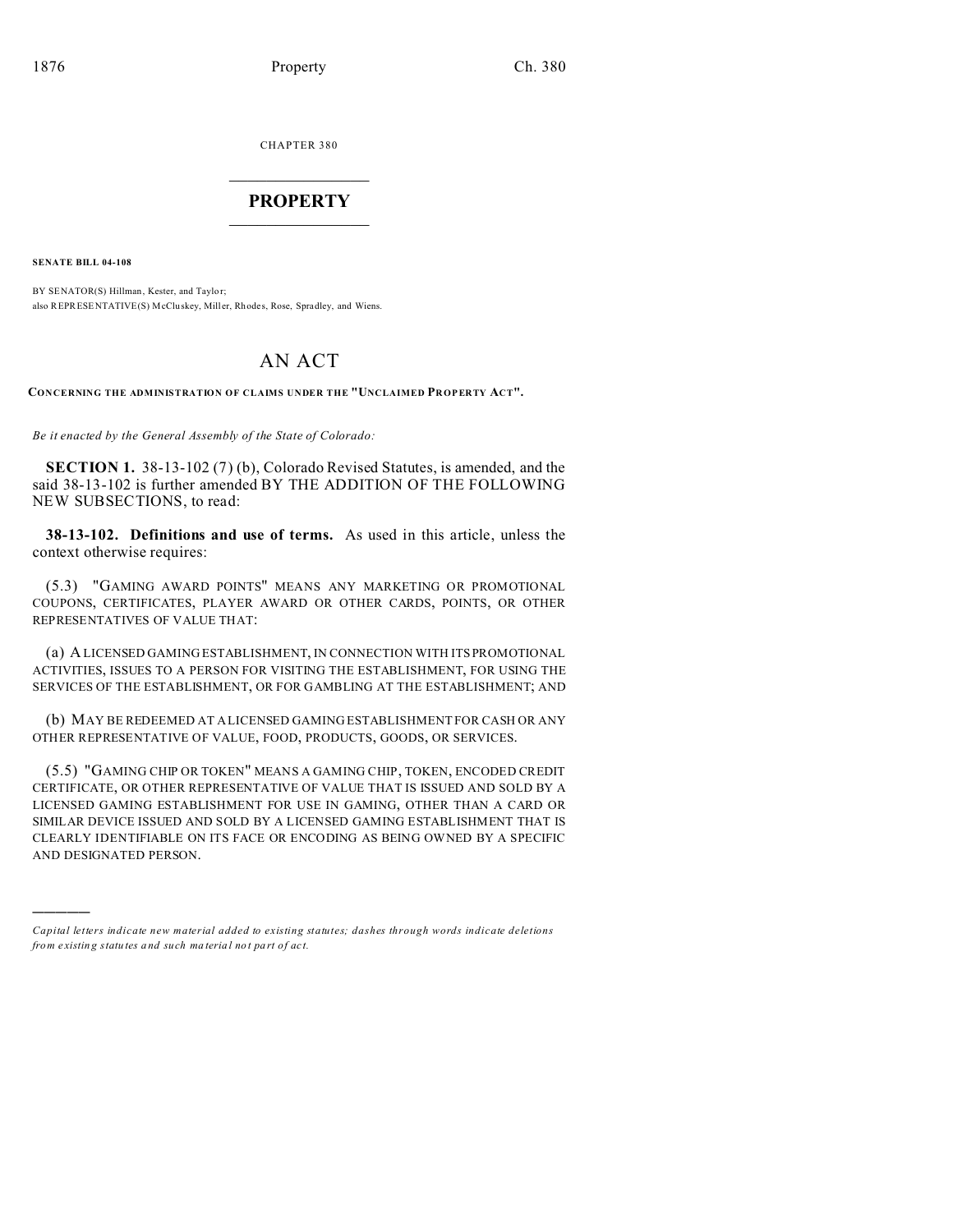(7) (b) "Intangible property" does not include unclaimed capital credit payments held by cooperative electric associations and telephone cooperatives, GAMING CHIPS OR TOKENS, OR GAMING AWARD POINTS.

(8.3) "LICENSED GAMING ESTABLISHMENT" SHALL HAVE THE SAME MEANING AS SET FORTH IN SECTION 12-47.1-103 (15), C.R.S.

**SECTION 2.** Article 13 of title 38, Colorado Revised Statutes, is amended BY THE ADDITION OF A NEW SECTION to read:

**38-13-108.7 Gaming chips or tokens - gaming award points - inapplicability.** THIS ARTICLE SHALL NOT APPLY TO GAMING AWARD POINTS AND GAMING CHIPS OR TOKENS ISSUED OR SOLD BY A LICENSED GAMING ESTABLISHMENT BEFORE, ON, OR AFTER THE EFFECTIVE DATE OF THIS SECTION, EXCEPT TO THE EXTENT THE STATE HAS TAKEN CUSTODY OF ANY GAMING AWARD POINTS OR GAMING CHIPS OR TOKENS ON OR BEFORE JANUARY 1, 2004.

**SECTION 3.** 38-13-113 (1), Colorado Revised Statutes, is amended to read:

**38-13-113. Custody by state - holder relieved from liability - waiver of rights by owner - reimbursement of holder paying claim - reclaiming for owner defense of holder - payment of safe deposit box or repository charges.** (1) (a) Upon the payment or delivery of property to the administrator, the state assumes custody and responsibility for the safekeeping of the property. A person who pays or delivers property to the administrator in good faith is relieved of all liability to the extent of the value of the property paid or delivered for any claim then existing or which thereafter may arise or be made in respect to the property.

(b) ANY PERSON APPEARING TO BE AN OWNER OF PROPERTY PAID OR DELIVERED TO THE ADMINISTRATOR PURSUANT TO THIS ARTICLE MAY NOTIFY THE ADMINISTRATOR ON A FORM PRESCRIBED BY THE ADMINISTRATOR THAT THE PERSON WAIVES THE RIGHT TO CLAIM THE PROPERTY. UPON RECEIPT OF SUCH NOTICE, THE ADMINISTRATOR SHALL TRANSFER THE PROPERTY TO THE COVERCOLORADO CASH FUND CREATED IN SECTION 10-8-530 (2), C.R.S. AFTER THE PROPERTY IS TRANSFERRED TO THE FUND, THE STATE SHALL NO LONGER BE RESPONSIBLE FOR THE SAFEKEEPING OF THE PROPERTY AND SHALL BE RELIEVED OF ALL LIABILITY TO THE EXTENT OF THE VALUE OF THE PROPERTY FOR ANY CLAIM THAT MAY ARISE OR BE MADE WITH RESPECT TO THE PROPERTY.

**SECTION 4.** 38-13-117 (1), Colorado Revised Statutes, is amended to read:

**38-13-117. Filing of claim with administrator.** (1) A person, excluding another state, THIS STATE, OR A GOVERNMENTAL AGENCY OF THIS STATE, claiming an interest in any property paid or delivered to the administrator may file with him OR HER a claim on a form prescribed by him THE ADMINISTRATOR and verified by the claimant. IF THE VALUE OF THE PROPERTY CLAIMED IS ONE HUNDRED DOLLARS OR LESS, THE ADMINISTRATOR MAY WAIVE THE REQUIREMENT THAT THE CLAIMANT VERIFY THE CLAIM.

**SECTION 5.** Article 13 of title 38, Colorado Revised Statutes, is amended BY THE ADDITION OF A NEW SECTION to read: